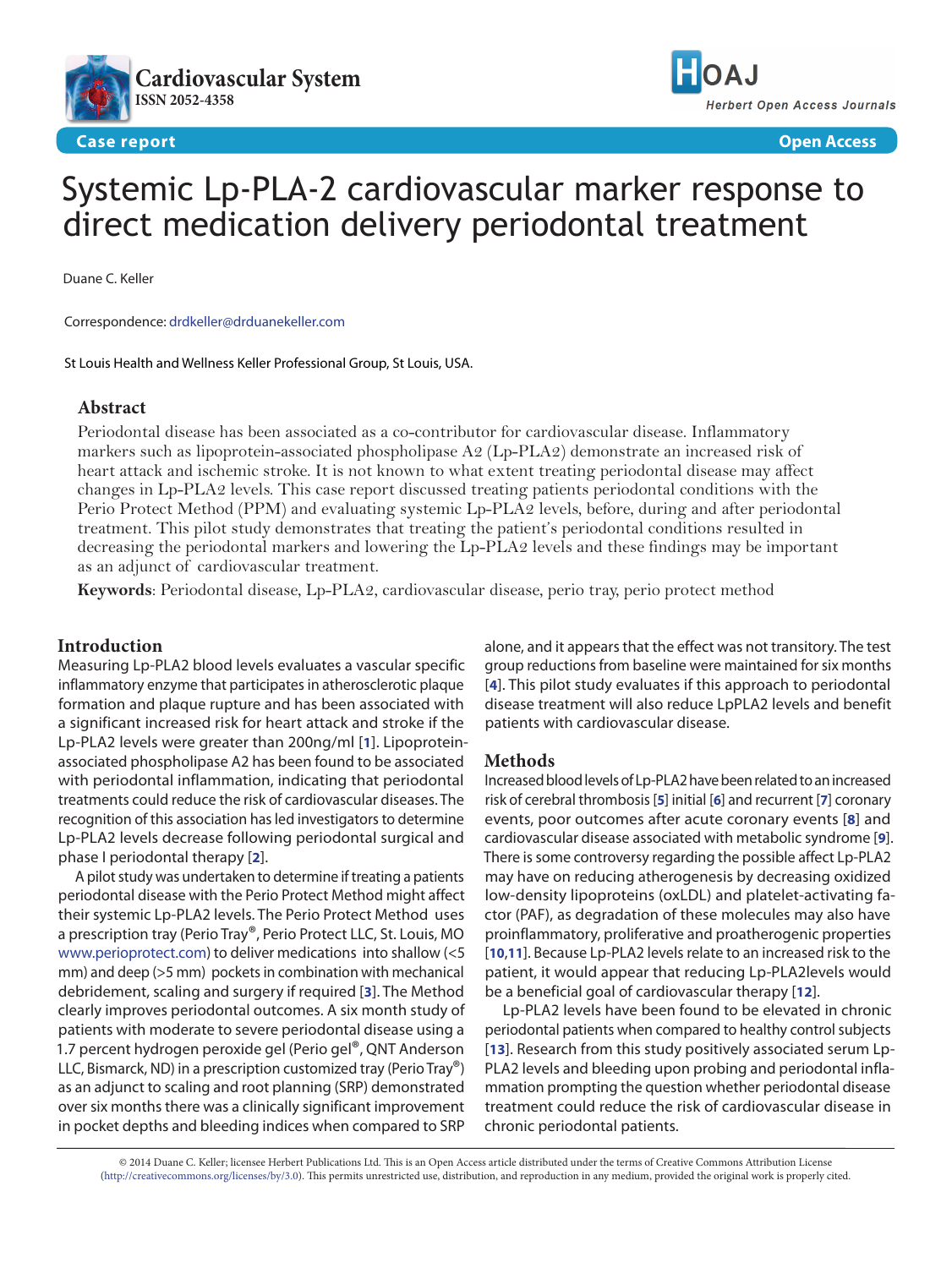<span id="page-1-0"></span>This pilot study is an attempt to answer the question if treating periodontal disease with the Perio Protect Method can reduce patient's Lp-PLA2 systemic inflammatory markers. The Perio Protect Method® (PPM) combines SRP and/or surgery with the use of a custom formed medical device (Perio Tray®), to deliver doctor selected medications into the gingival sulcus or periodontal pocket. The tray delivery is used by patients at home under the dentist prescription in accordance with the periodontal conditions and treatments are modified as healing occurs.

The medications used in the pilot study were 1.7% hydrogen peroxide gel (Perio Gel®) and 1-3 drops/tray VibramycinSyrup [50 mg/5 ml doxycycline]. The medications are placed by the patient into the Perio Tray and delivered into the periodontal pocket in accordance with the scope and magnitude of the patient's periodontal disease. The Perio Protect Protocol was determined by the patient deepest periodontal pockets as follows:

| >6mm pockets | 4 times/day at 15 minutes                 |
|--------------|-------------------------------------------|
|              | 3mm-6 mm pockets 3 times/day at 15 minute |
| <3mm pockets | (maintenance)                             |
|              |                                           |

2 times/day at 15 minutes

The Silver Staff Method [**[14](#page-3-11)**] of evaluation was used to measure the patient's Lp-PLA2 levels. The Silver Staff Method involved having the patient warm the patient's hand in warm tap water for 10 minutes. A finger was then cleansed with alcohol and a finger stick was performed at the edge of the fingerprint whorl. The patient's name and identification number were placed on the collection card. Drops of blood were then placed on the collection card until sufficient blood was accumulated to pass a registration line. The card was then processed as per the manufacturer's instructions and the card/sample was then mailed to Silver Staff for evaluation. The Silver Staff evaluators were blinded to the samples and testing as they only evaluated the blood sample results.

Six patients without experiencing a cardiovascular event were accepted into this case study. Each of the patients had active periodontal disease and agreed to have their Lp-PLA2 levels evaluated at onset, at one and three months. The acceptance criteria were the patient could not be under active cardiovascular treatment and could not take any cardiovascular or oral antibiotic medications during the course of the three month pilot study.

The patients started their three month periodontal disease treatment with Perio Tray administration of <1gm 1.7% hydrogen peroxide and one to three drops Vibramycin Syrup/ tray. Following two weeks of Perio Tray usage scaling and root planning and/or debridement were completed. One of the six patients also received site specific surgery as needed. The patients were re-examined at one month for changes in their periodontal conditions and the blood samples were again taken and measured with the Silver Staff Method to evaluate their Lp-PLA2 levels. Alterations in the frequency of Perio Tray delivery were made in accordance with the treatment progress and/or new trays were fabricated as required by the

healing that occurred.

The initial results were maintained by using the Perio Tray deliver of both medicaments one to two times a day for the remaining 3 month study period. At the three month visit, the periodontal conditions and blood samples were taken to evaluate the patient's Lp-PLA2 levels. The patients completed the three month case study without any complications or adverse situations.

#### **Results**

A total of 6 subjects completed the 3 month trial. After 4 weeks of periodontal treatment, analysis of deeper pockets (>5 mm at baseline) showed that pocket probing depth (PPD) decreased from baseline by more than 0.90 mm. At three months mean PPD decreases were 1.70 mm for the pilot study group. Analysis of shallower pockets (i.e., ≤5 mm at baseline) showed 0.57 mm reduction at one month and 1.08 mm reduction at three months.

Bleeding upon probing (BOP) was recorded as the number of bleeding sites recorded after probing the mesial buccal, buccal and distal buccal, mesial lingual, lingual and distal lingual aspects of each tooth. The reduction in bleeding for the test group showed a clinical improvement for both deep and shallow pockets (**[Figure 2](#page-2-2)**). The mean BOP reductions for PPDs >5 mm was approximately 62% at one month and an 80% decrease at three months. For PPDs in the <5 mm range, there was a 74% decrease in bleeding upon probing at one month and almost a 90% decrease in the number of bleeding points at three months (**[Figure 3](#page-2-2)**). The data indicate that prescription tray delivery of 1.7% hydrogen peroxide gel and Vibramycin resulted in a greater reduction of bleeding points in shallow pockets.



(Silver Staff) prior to treatment (onset) and at one and three months of treatment. The mean Lp-PLA2 levels from the onset to one month decreased by 30.7%, and the mean Lp-PLA2 levels from the onset to three month decreased by 37.1%.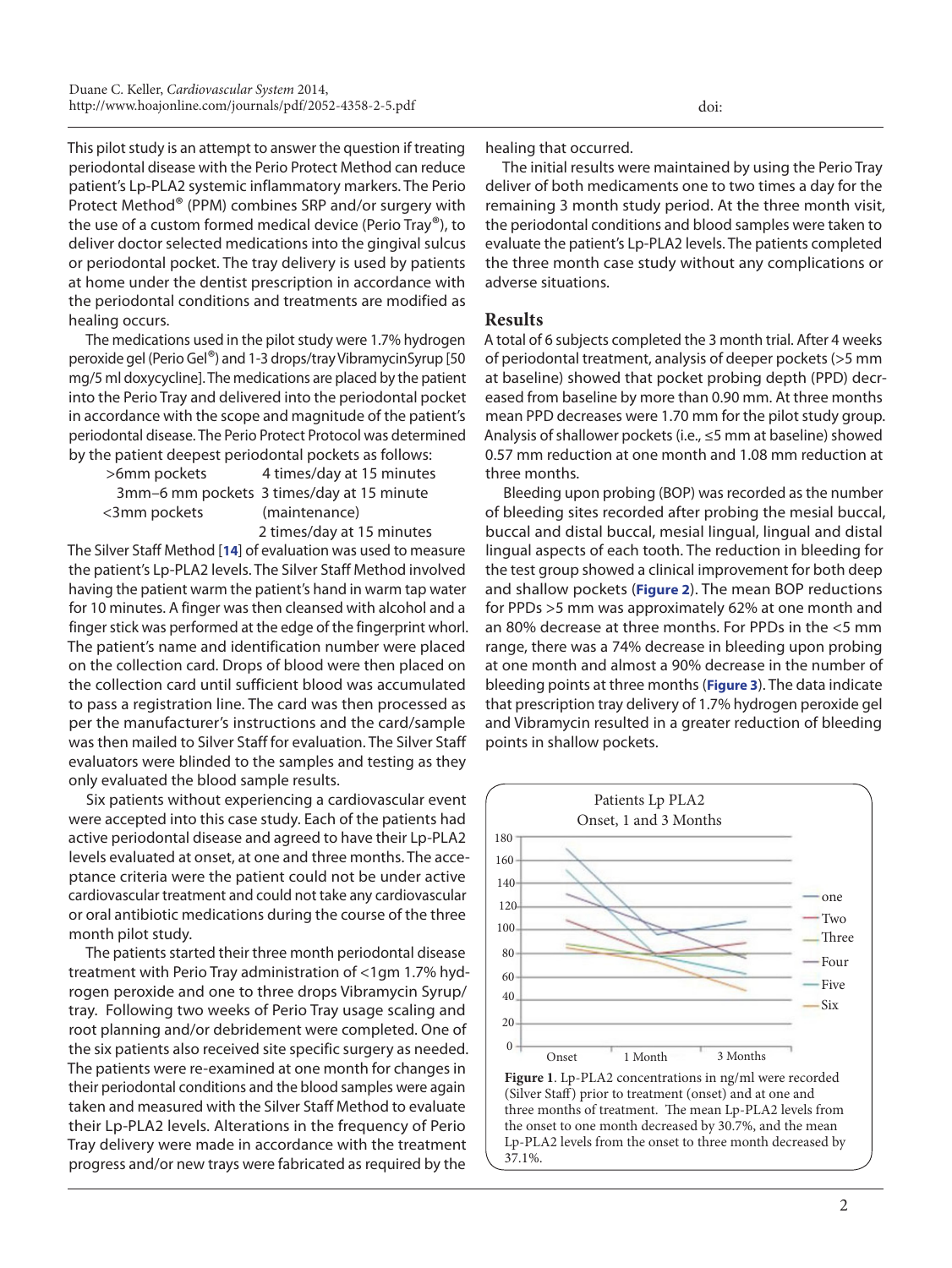<span id="page-2-2"></span>

at the onset of the Perio Protect Method treatment and at one and three months.



Patient's Lp-PLA2 levels were measured as ng/mL prior to treatment and at one and three months of periodontal treatment. The mean Lp-PLA2 levels before treatment were 120.5 ng/ml. The one month Lp-PLA2 levels were 80.7 ng/ml and the three month levels were 76.8 mg/m. This equates to a 30.7% decrease in Lp-PLA2 levels at one month and a 37.1% decrease in Lp-PLA2 levels at three months. Individual patient results are indicated in **[Figure 1](#page-1-0)**.

# **Discussion**

The effectiveness of periodontal disease treatment using the Perio Protect Method 's combination of mechanical therapy with prescription tray delivery of medications was evaluated in subjects with chronic periodontitis to determine if treating their periodontal conditions would affect their systemic Lp-PLA2 inflammatory markers. The results demonstrated the

periodontal treatment was effective in reducing pocket depths and bleeding upon probing (**Figures 2** and **3**) corroborating the findings of earlier trials [**[4](#page-3-1)**,**[15](#page-3-12)**,**[16](#page-3-13)**]. The results also show reductions in baseline Lp-PLA2 scores for each patient.

It was hypothesized that treating periodontal disease would decrease patients Lp-PLA2 levels. Patient's Lp-PLA2 levels were evaluated at the onset of the study and at one and three months of using the Perio Protect Method with the custom formed Perio Tray. The mean Lp-PLA2 level prior to treatment was found to be a mean of 120.5 ng/ml. The Lp-PLA2 levels decreased to a mean of 76.8 ng at one month and further decreased to a mean of 80.7 ng at three months. This equates to a 30.7% reduction in Lp-PLA2 levels in one month and a 37.1% reduction by the third month (**[Figure 1](#page-1-0)**).

The only treatments rendered during the course of this study were dental procedures using the Perio Protect Method to address the patient's periodontal conditions. All patients were compliant in their periodontal treatments. Improvements in the patient's periodontal conditions (pocket probing depth and bleeding upon probing) appeared to coincide with patient's improvements in Lp-PLA2 levels, but the pilot study involved only 6 patients, which is not a significant number of patients for statistically significant findings to be determined.

# **Conclusion**

This pilot study reports on unique findings where six patients with periodontal disease were treated with the Perio Protect Method and their Lp-PLA2 levels improved as their periodontal conditions improved. The results of this study appear to support the hypothesis that a relationship exists between periodontal disease and patient's systemic inflammatory Lp-PLA2 levels and that treating the periodontal disease may correlate with improved patients Lp-PLA2 levels. Further investigations will be required to determine the significance of this pilot program and if long-term management of periodontal disease will positively affect long-term Lp-PLA2 levels and/or cardiovascular health.

#### **Competing interests**

The author declares that he is the CSO of Perio Protect.

#### **Acknowledgement**

The author would like to thank Dr. Tanya Dunlap, Amy Doneen ARNP and Dr. Brad Bale for their support.

#### **Publication history**

Editors: Efstathios Vassiliadis, University of Copenhagen, Denmark. Received:05-Sep-2014 Final Revised: 01-Nov-2014 Accepted: 07-Nov-2014 Published:

# **References**

- <span id="page-2-0"></span>1. Davidson MH, Corson MA, Alberts MJ, Anderson JL, Gorelick PB, Jones PH, Lerman A, McConnell JP and Weintraub HS. **Consensus panel recommendation for incorporating lipoprotein-associated phospholipase A2 testing into cardiovascular disease risk assessment guidelines**. *Am J Cardiol.* 2008; **101**:51F-57F. | [Article](http://dx.doi.org/10.1016/j.amjcard.2008.04.019) | [PubMed](http://www.ncbi.nlm.nih.gov/pubmed/18549872?dopt=Citation)
- <span id="page-2-1"></span>2. Keles GC, Cetinkaya BO, Pamuk F and Balli U. **Activity of platelet**

doi: